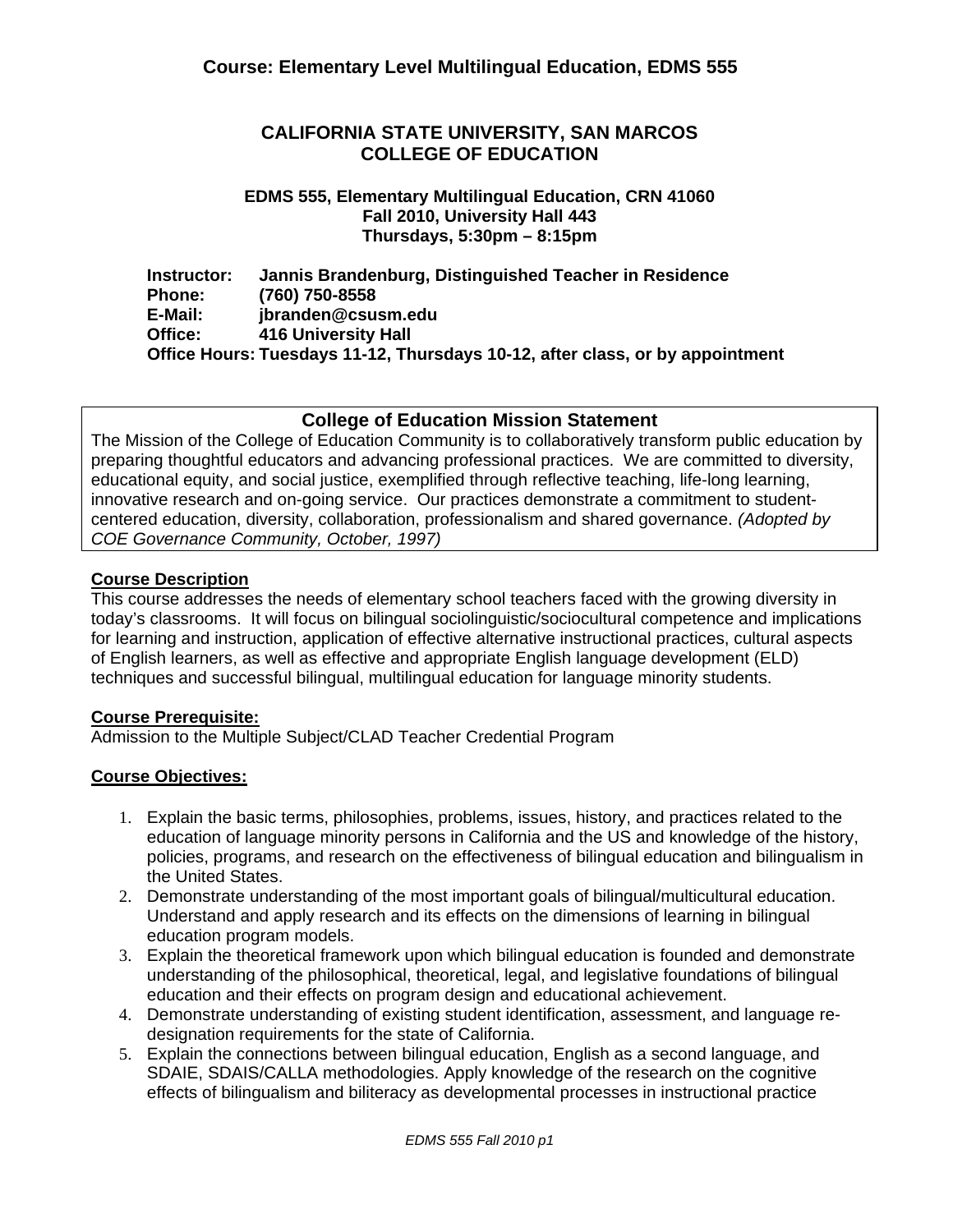- classroom climate and school community. 6. Demonstrate understanding of models of multicultural intercultural education and their implications for curriculum, instruction, and educational policy. Become cognizant of the fact that students' motivation, participation, and achievement are influenced by an intercultural
- in *the Non- Discrimination Policy of the State of California* 7. Gain knowledge and understanding pertaining to similarities and differences between, contributions of, exchanges between, and varying perspectives of the populations referenced
- vary among languages. 8. Demonstrate knowledge of the transferability between primary and target language with the understanding that the level of transferability is affected by the level of compatibility and may
- and cultural resource. 9. Promote authentic parental participation that includes learning about school systems, assuming leadership roles and affecting policy and understanding of the family as a primary language

# **Authorization to Teach English Learners**

This credential program has been specifically designed to prepare teachers for the diversity of languages often encountered in California public school classrooms. The authorization to teach English learners is met through the infusion of content and experiences within the credential program, as well as additional coursework. Students successfully completing the program receive a credential with authorization to teach English learners. (*Approved by CCTC in SB2042 Program Standards – August 2002*).

## **Student Learning Outcomes**

## **Teacher Performance Expectation (TPE) Competencies:**

The course objectives, assignments, and assessments have been aligned with the CTC standards for the Multiple and Single Subject(s) Credential. This course is designed to help teachers develop the skills, knowledge, and attitudes necessary to assist schools and district in implementing effective programs for all students. The successful candidate will be able to merge theory and practice in order to realize a comprehensive and extensive educational program for all students. The following TPE is addressed in this course:

#### **TPE 15**: **Social Justice and Equity**

- Valuing socially equitable teaching, learning, and schooling in a variety of organizational settings
- Incorporating pluralism and divergent perspectives on educating diverse students
- Democratizing public education to achieve social justice and equity

#### **California Teacher Performance Assessment (CalTPA):**

Beginning July 1, 2008 all California credential candidates must successfully complete a stateapproved system of teacher performance assessment (TPA), to be embedded in the credential program of preparation. At CSUSM this assessment system is called the CalTPA or the TPA for short.

To assist your successful completion of the TPA a series of informational seminars are offered over the course of the program. TPA related questions and logistical concerns are to be addressed during the seminars. Your attendance to TPA seminars will greatly contribute to your success on the assessment.

Additionally, COE classes use common pedagogical language, lesson plans (lesson designs), and unit plans (unit designs) in order to support and ensure your success on the TPA and more importantly in your credential program.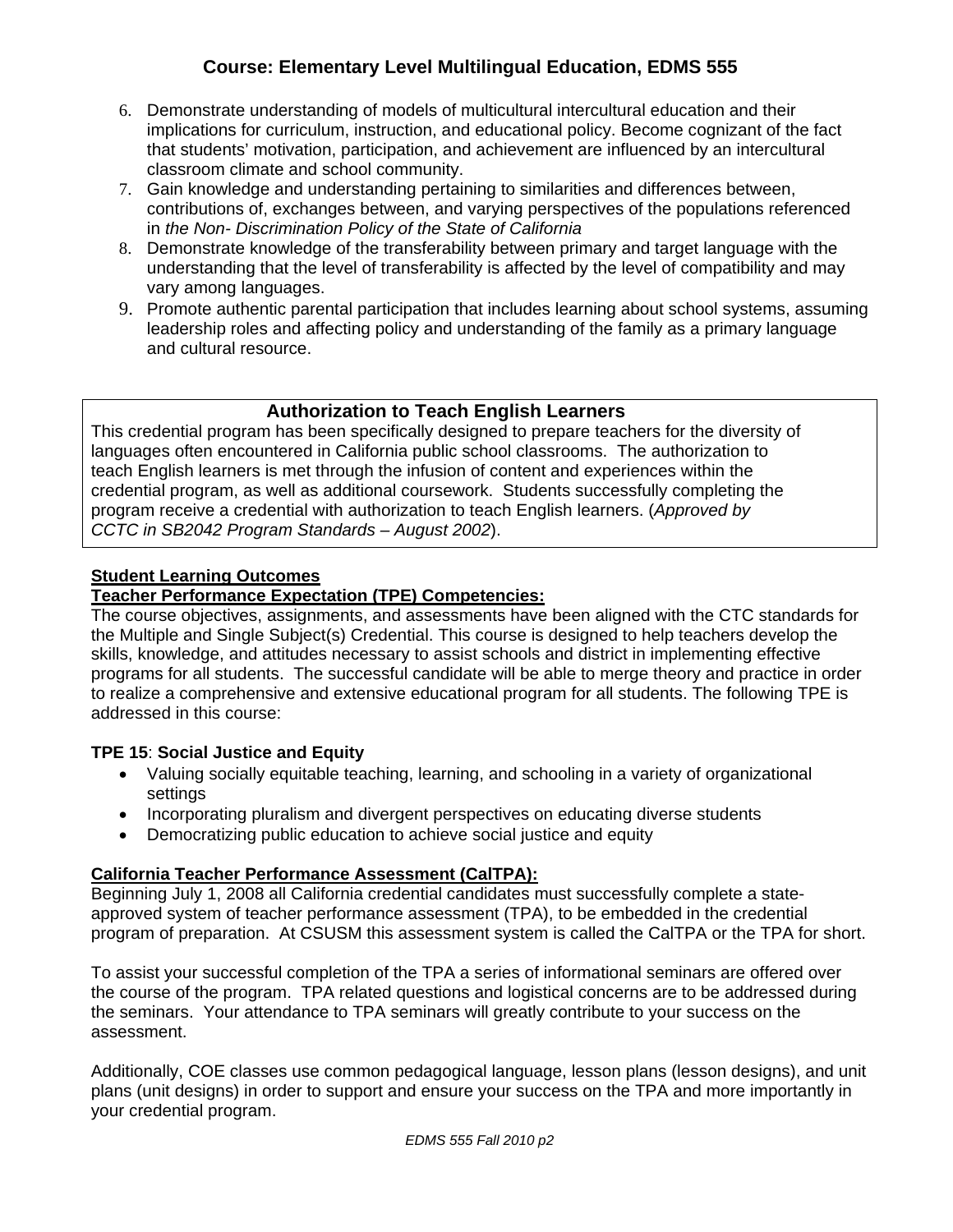The CalTPA Candidate Handbook, TPA seminar schedule, and other TPA support materials can be found on the COE website provided at the website provided: http://www.csusm.edu/coe/CalTPA/ProgramMaterialsTPA.html

## **College of Education Attendance Policy**

 student have extenuating circumstances, s/he should contact the instructor as soon as possible. Due to the dynamic and interactive nature of courses in the College of Education, all students are expected to attend all classes and participate actively. At a minimum, students must attend more than 80% of class time, or s/he may not receive a passing grade for the course at the discretion of the instructor. **Individual instructors may adopt more stringent attendance requirements**. Should the *(Adopted by the COE Governance Community, December, 1997).* 

# **Students with Disabilities Requiring Reasonable Accommodations:**

Students with disabilities who require reasonable accommodations must be approved for services by providing appropriate and recent documentation to the Office of Disable Student Services (DSS). This office is located in Craven Hall 5205, and can be contacted by phone at (760) 750-4905, or TTY (760) 750-4909. Students authorized by DSS to receive reasonable accommodations should meet with their instructor during office hours or, in order to ensure confidentiality, in a more private setting.

## **Required Texts:**

Echevarria, J., Vogt, M., and Short, D. (2008). *Making content comprehensible for English Language*  Learners: The SIOP model. 3<sup>rd</sup> Edition. Boston, MA: Allyn and Bacon.

English-Language Development Standards for California Public Schools K-12 (You can download the ELD standards from the CDE website (www.cde.ca.gov).

Moodle – Assigned articles and readings

# **ASSIGNMENTS and DESCRIPTIONS**

#### **1. Attendance, Professional Disposition, and Class Participation**

 **Policy). Arriving late and leaving early may be documented as a ½ day absence.** First is the expectation that you will attend all class sessions prepared to actively participate in class activities, group and individual sharing, and discussions on various topics and assigned reading**. Points will be deducted for each full day absence. A student who misses more than two (2) sessions of class will not be able to pass the course (see the College of Education Attendance** 

Professional, credentialed educators are evaluated on "performance of non-instructional duties and responsibilities" by their administrators. Punctuality, attendance, collaboration with colleagues, and professionalism fall under this category. Your professional disposition is related to how you conduct yourself in class and at a school site. Please communicate any attendance issues directly with the instructor. Please see the description below and the CSUSM College of Education's Mission Statement for guidelines.

#### **CSUSM College of Education Professional Dispositions**

The California State University San Marcos College of Education fosters the development of the following professional dispositions among our candidates. Candidates increasingly reflect these dispositions in their work with students, families, and communities.

*EDMS 555 Fall 2010 p3*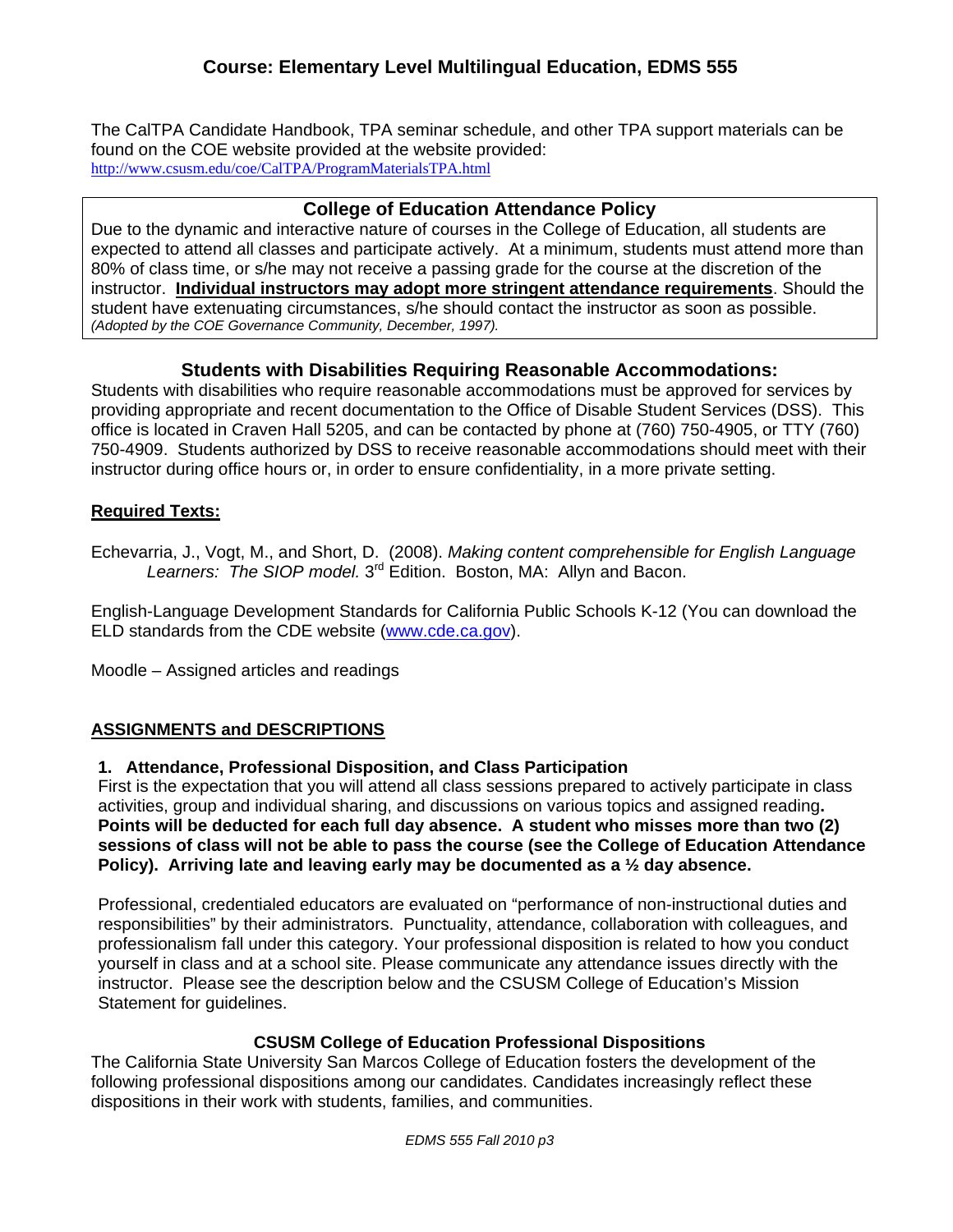- **Social Justice and Equity:** Candidates appreciate the languages, communities, and experiences learners bring to the classroom. Candidates advocate for and support marginalized communities and individuals.
- **Collaboration:** Candidates learn and practice the skills of collaboration in their coursework and use them in their professional interactions with students, colleagues, parents, caregivers and those in the wider community.
- **Critical Thinking:** Candidates analyze various professional contexts, resulting in more informed decision making about professional practice.
- **Professional Ethics:** Candidates learn to make and act on well-reasoned, principled judgments.
- **Reflective Teaching and Learning:** Candidates critically review their professional practice and the impact it has on student success.
- experiences throughout their career. **Life-Long Learning:** Candidates are committed to actively seeking new knowledge, skills and

## **2. ELL/Immigrant Interview**

The purpose of this assignment is to better understand the life of an English language learner and/or immigrant living in our country. You will interview an individual who has learned or is learning English as a second language. This adult person can be a fellow student, someone you know, or someone you seek out. Through the interview process, you will find out how the person has acquired or is acquiring English and any

Challenges and/or successes faced by immigrants as they learn a new language and culture. Guideline for the interview questions and a rubric for scoring this assignment will be shared in class. Assignment will be submitted in class; length 2-3 pages maximum. More information on the criteria and expectations of this assignment will be explained in detail in class.

# **3. ELD / SDAIE Lesson Observation & Write- Up**

The purpose of this assignment is for you to see instruction for English Language Learners in action and to observe the strategies teachers implement during instruction, as well as the engagement and interaction of all the students. Detailed instructions and a 'check-list for this observation, as well as a rubric for scoring this assignment will be shared in class. Assignment will be submitted to Moodle and brought to class; length 2-3 pages maximum.

#### **4. Critical Assessment Task- Social Justice and Equity Multicultural Lesson Designs**

The purpose of this assignment is to provide differentiated instruction with the sound methodologies, principles, and strategies appropriate for English language learners at 3 different language proficiency levels using the TPA Lesson Design Template. Use the best practices methodologies and pedagogy for English Learners as you design instructional experiences for your students. Your lesson design will contain:

- Content objective and language objective, posted and explained to students
- Evidence of Lesson Preparation
- Evidence of Building Background
- Evidence of Comprehensible Input
- Evidence of Learning, Scaffolding, and Questioning Strategies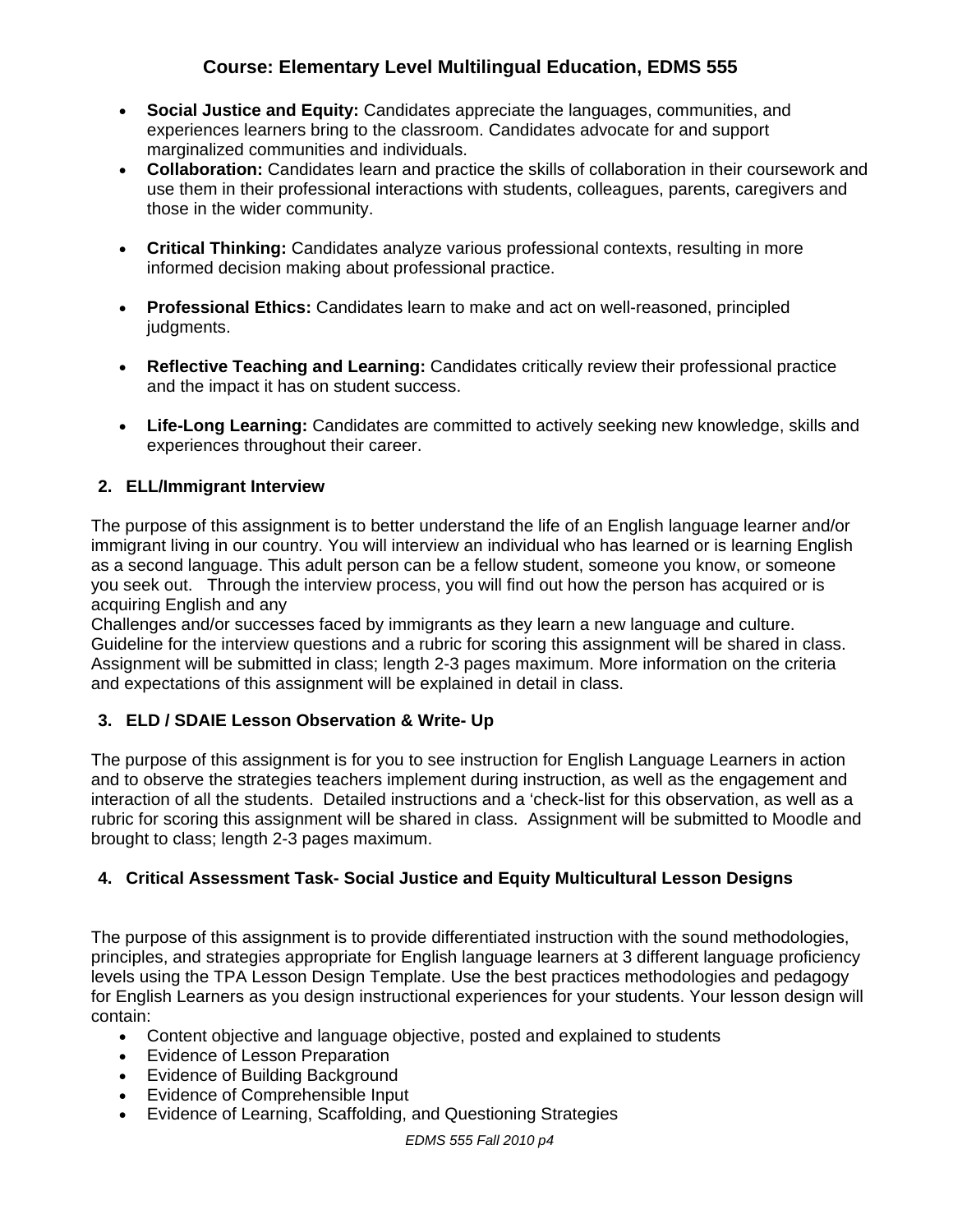- Evidence of Student Interaction
- Evidence of hands on practice and application of new learning
- Evidence thoughtful lesson delivery
- Evidence of Review and Assessment

You may work in a group of 2 to 4 students to create a Collection of Lesson Designs. Together you will collaborate to select a grade level, content area and Social Justice Theme to center your collection around. Each group member will then individually design a lesson using the Lesson Design Template. Submit all Lesson Designs bound together.

#### **Statement of participation: Critical Assessment Task**

As a group, write a paragraph describing each member of the group's participation and contributions to the completed project. Please include an appendix of any supplementary materials you designed or borrowed including black line masters of graphic organizers, worksheets, or assessments. Remember to give credit where credit is due.

This assignment and scoring rubric will be fully explained in class.

#### **Lesson Presentations: Critical Assessment Task**

Each group will have 15-20 minutes to engage the class in one of their SDAIE and Social Justice and Equity Lesson Designs to the class*.* 

Social Equity and Justice- TPE 15

Teacher candidates will be able to identify issues of social justice and equity in the classroom and can apply appropriate instructional strategies to ensure equal outcomes for diverse students. They will be familiar with ideas, definitions, and major theorists in the fields of multicultural education, social reconstruction, and democratic education. Pluralism and divergent perspectives on educating students will be the foundation of designing effective lessons and instructional practices for diverse students. Candidates will understand when and how to collaborate with others, especially curriculum specialists, community leaders, and parents on preparing relevant and appropriate instructional activities, curricular units, and school structures that would provide equitable outcomes for students from different linguistic, cultural, and social economic backgrounds

# **5. TPE 15 Reflective Statement**

Objective: Student will write a final reflection that demonstrates knowledge gained through meeting the objectives of this course relating to social justice and equity and themselves as future teachers:

#### **Directions**:

Write a thoughtful, one or two-paragraph reflection on each of the three areas. Use the readings, (SIOP, Diaz-Rico) assignments, (EL/Immigrant Interview, ELD Lesson Observation, Social Justice and Equity Lesson Design) PowerPoints, discussions, and group activities as reference for your reflections.

# **TPE 15 Social Justice and Equity Reflection Questions**

- 1. What do you consider the most important issue dealing with *social justice and equity* in the classroom that you will face as a new teacher? How, as a new teacher, will you respond to this challenge?
- 2. What ideas and strategies will you bring into your classroom to ensure a *socially just*  environment and *equitable outcomes* for all students?
- 3. Describe how your experience learning, reading, and writing about issues of *social justice and equity* in education will help you be successful as a teacher. Speak to these four points: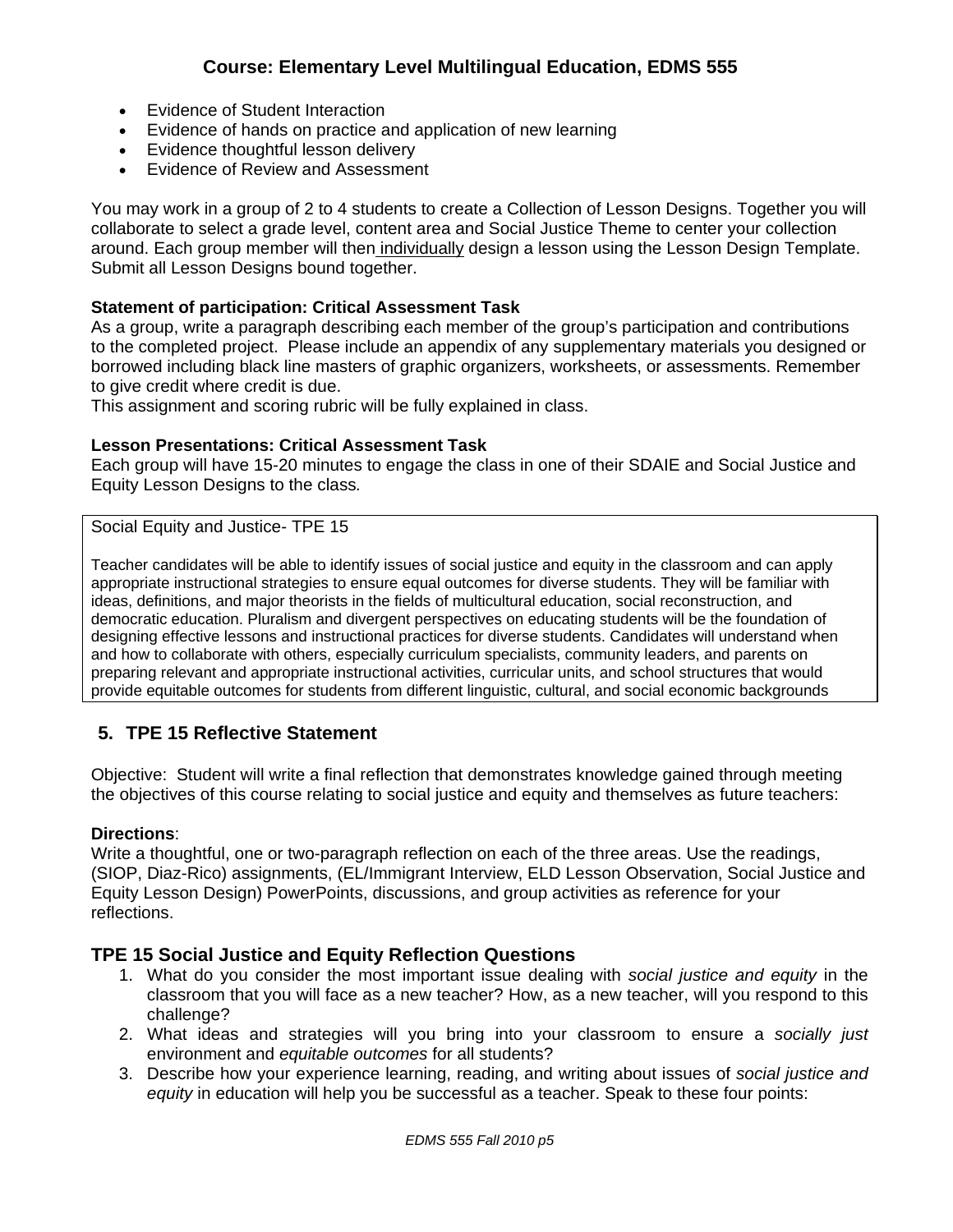- **a. Pedagogy**
- **b. Curriculum**
- **c. Collaboration**
- **d. Professional Development**
- **6.** Reading Response (4 points each)

Reflections are based on the readings, discussed topics in class, and additional readings on Moodle.

Reading Reflections will be discussed at the beginning of the class session on which they are due, and **must** include:

- A written analysis of the assigned topic that reflects understanding of the key concepts, including specific examples from the required readings.
- A reflection of the topic including connections that can be made between the topics and teaching English language learners, **with specific examples from student teaching experiences, school observations, or other personal experiences in diverse settings.**
- **7.** Multicultural Literature Annotation

The purpose of this assignment is to practice evaluating and choosing children's' literature for your classroom with a critical eye towards creating a classroom library that positively reflects the culture and experiences of your students and their families. Be prepared to give a brief "book talk" to the class. This assignment will be explained in class.

# **Course Requirements and Grade Distribution:**

| Attendance, Participation, & Professional Disposition | 14%        |
|-------------------------------------------------------|------------|
| ELL/Immigrant interview                               | <b>20%</b> |
| ELD / SDAIE Lesson Observation & Write-up             | 15%        |
| <b>CAT SDAIE Lesson Designs</b>                       | 25%        |
| <b>Reflective Statements: TPE 15</b>                  | 5%         |
| Reading Response (4 points each)                      | 16%        |
| <b>Multicultural Literature Annotation</b>            | 5%         |
|                                                       | 100%       |

#### **Assigned Readings:**

The class readings are an extremely important part of the class. Students are expected to complete the assigned reading prior to the class session in which they are noted. In addition, all students are expected to participate in class activities and demonstrate reflective learning. It is important that students are well prepared for course sessions by completing the readings and assignments scheduled before class meetings. Unless otherwise negotiated with the instructor, all assignments are to be submitted as specified in class on the due date. **Assignments not submitted on due date will lose 10% of earned credit per day.** Assignments should be typed and double-spaced. All work needs to be turned in to Cougar Courses.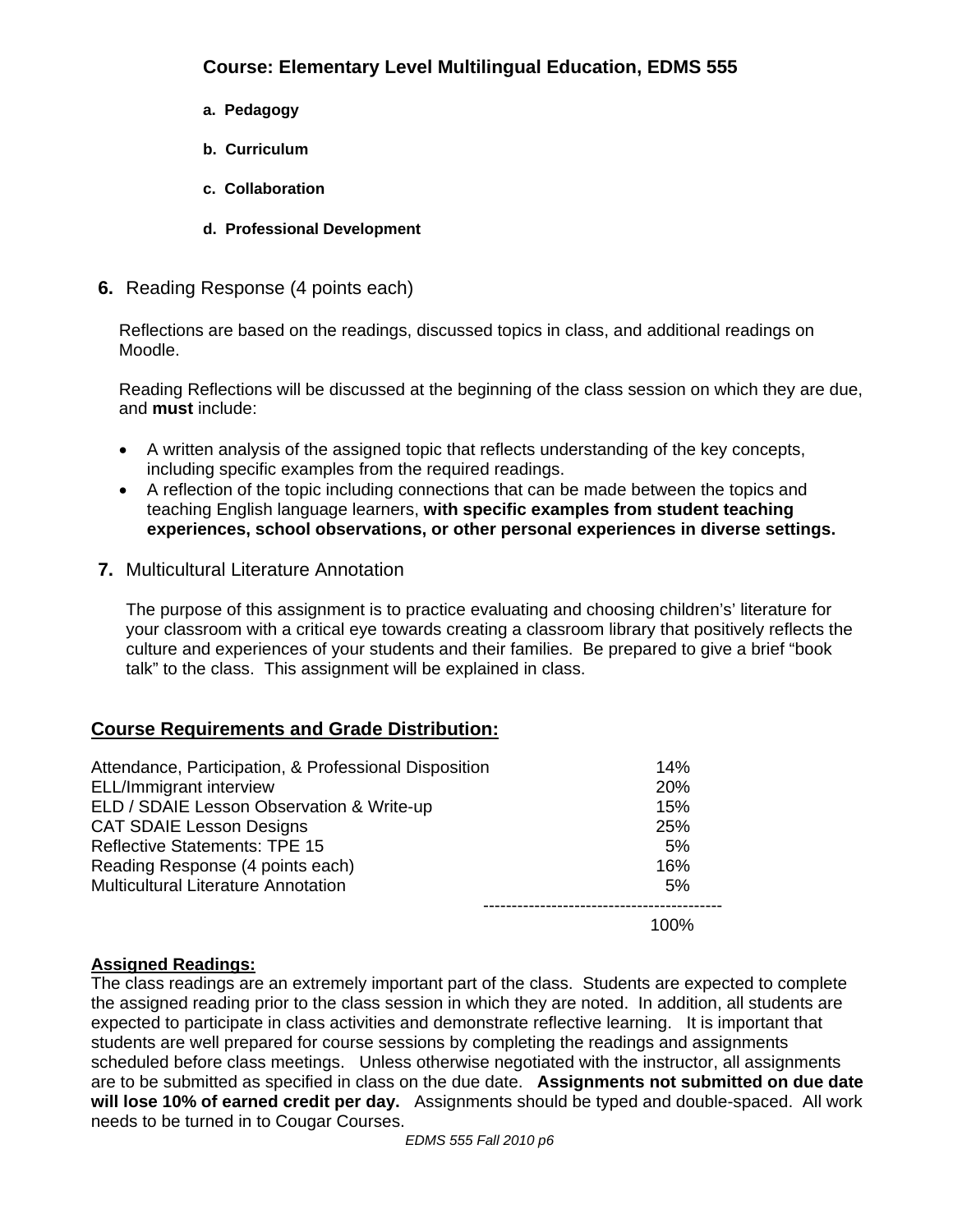The following grading scale will be used with the points students have remaining at the end of class:

| 93-100%A       |  |
|----------------|--|
| 90-92%A-       |  |
| 88-89%B+       |  |
| 83-87%B        |  |
| 80-82%B-       |  |
| 75-79%C+       |  |
| 72-75C         |  |
| 70-71C-        |  |
| 60-69%D        |  |
| 59% and belowF |  |
|                |  |

*Note: Students are reminded that the College requires completion of this course with a C+ or higher.* 

#### **All University Writing Requirement:**

Writing requirements for this class will be met as described in the assignments above. Every course at the university, including this one, must have a writing requirement of at least 2500 words. TPA Assessment will count toward this requirement.

#### **CSUSM Academic Honesty Policy:**

"Students will be expected to adhere to standards of academic honesty and integrity, as outlined in the Student Academic Honesty Policy. All written work and oral presentation assignments must be original work. All ideas/materials that are borrowed from other sources must have appropriate references to the original sources. Any quoted material should give credit to the source and be punctuated with quotation marks.

Students are responsible for honest completion of their work including examinations. There will be no tolerance for infractions. If you believe there has been an infraction by someone in the class, please bring it to the instructor's attention. The instructor reserves the right to discipline any student for academic dishonesty in accordance with the general rules and regulations of the university. Disciplinary action may include the lowering of grades and/or the assignment of a failing grade for an exam, assignment, or the class as a whole."

Incidents of Academic Dishonesty will be reported to the Dean of Students. Sanctions at the University level may include suspension or expulsion from the University.

#### **Plagiarism:**

As an educator, it is expected that each student will do his/her own work, and contribute equally to group projects and processes. Plagiarism or cheating is unacceptable under any circumstances. If you are in doubt about whether your work is paraphrased or plagiarized see the Plagiarism Prevention for Students website http://library.csusm.edu/plagiarism/index.html. If there are questions about academic honesty, please consult the University catalog.

#### **Use of Technology:**

Students are expected to demonstrate competency in the use of various forms of technology (i.e. word processing, electronic mail, Cougar Courses, use of the Internet, and/or multimedia presentations). Specific requirements for course assignments with regard to technology are at the discretion of the instructor. Keep a digital copy of all assignments for use in your teaching portfolio. All assignments will be submitted online, and some will be submitted in hard copy as well. Details will be given in class.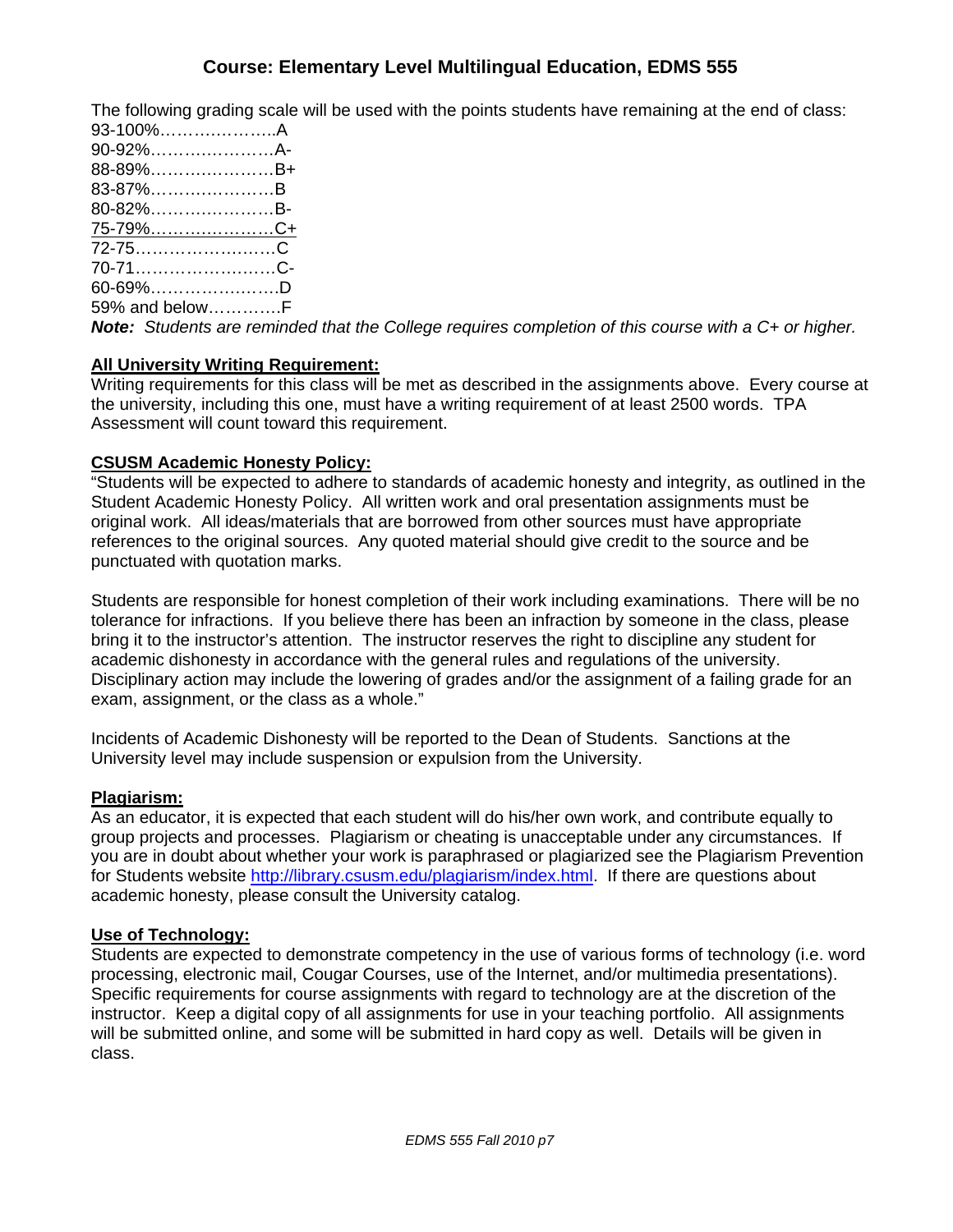#### **Electronic Communication Protocol:**

Electronic correspondence is a part of your professional interactions. If you need to contact the instructor, e-mail is often the easiest way to do so. E-mail and on-line discussions are a very specific form of communication, with their own nuances and etiquette. Please be mindful of courtesies and limitations with regard to professional e-mail, on-line discussion messages you send to your colleagues, to faculty members in the College of Education, or to persons within the greater educational community. All electronic messages should be crafted with professionalism and care. A guiding principle when writing an email is to assume that everyone in your school district will be reading it, including your principal.

It is my intention to respond to all received e-mails in a timely manner, but please be patient, especially when posting queries or sending emails on weekends and holidays, late at night, or early in the morning. If you have a multifaceted question or issue, please visit during office hours, make an appointment, or you may always call me as well.

#### **Classroom Courtesy:**

- Please turn off or silence your cellular phones.
- If you choose to bring food, please make sure that it does not interfere with presentations, your participation or instruction.
- Please refrain from having private conversations during class.
- Please refrain from texting and engaging in computer games during class.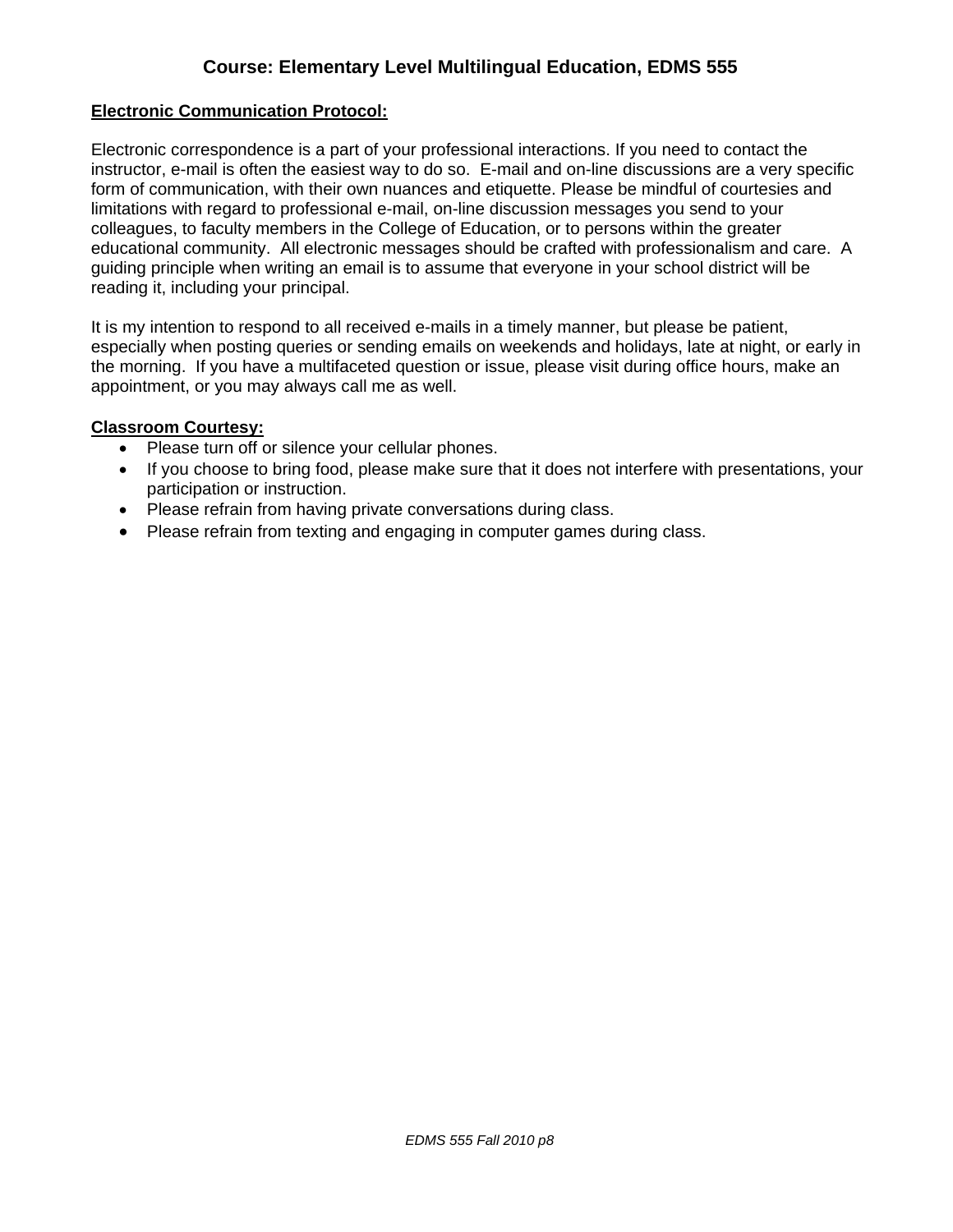**The instructor reserves the right to alter the instructional timeline, add, delete, and /or change topics and assignments in response to individual and class needs.** 

| <b>Date</b>           | <b>Topics</b>                                                                                                                                                                                                                                                               | <b>Assignments (if any)</b>                                                                                                                 |
|-----------------------|-----------------------------------------------------------------------------------------------------------------------------------------------------------------------------------------------------------------------------------------------------------------------------|---------------------------------------------------------------------------------------------------------------------------------------------|
| Session 1:<br>9/2/10  | <b>Introducing Sheltered Instruction</b><br><b>Getting to Know Your Students</b><br>Who Are English Learners?<br>$\bullet$<br>Second Language Acquisition Theories                                                                                                          | <b>Prepare for First Session:</b><br>Read: SIOP Chapter 1                                                                                   |
| Session 2:<br>9/9/10  | Bilingual Education; research, theoretical<br>$\bullet$<br>framework, history<br>SIOP 1: Introducing Sheltered Instruction<br>$\bullet$<br><b>SIOP Model Overview</b><br>$\bullet$<br><b>Discuss ELL/ Immigrant Interview</b><br>$\bullet$<br>assignment.                   | Due: Reading Response #1<br>Read: Diaz-Rico: Chapter 3 Cougar<br>Courses)<br>Download ELD standards and read<br>the Introduction pgs.11-15. |
| Session 3:<br>9/16/10 | <b>Lesson Preparation &amp; Building Background</b><br>Language & Content Objectives<br>Activity: Writing Language & Content<br>Objectives<br>Supplementary materials<br>$\bullet$                                                                                          | Read:<br><b>SIOP Chapter 2</b>                                                                                                              |
| Session 4:<br>9/23/10 | Adaptation of content for ELL levels<br>$\bullet$<br><b>Building background</b><br>$\bullet$<br>Cognitive Academic Language<br>$\bullet$<br>Proficiency: Vocabulary instruction<br><b>Appropriate Speech</b><br><b>Discuss: Observation assignment</b>                      | Due: ELL/Immigrant Interview<br><b>Read: SIOP Chapter 3</b>                                                                                 |
| Session 5:<br>9/30/10 | <b>Building Background &amp; Comprehensible</b><br><b>Input</b><br><b>CELDT Testing</b><br>$\bullet$<br>California English Language<br>$\bullet$<br>Development (ELD) Standards and<br>Levels of Proficiency<br>Aligning California Content Standards<br>with ELD Standards | Read: SIOP Chapter 4, 5                                                                                                                     |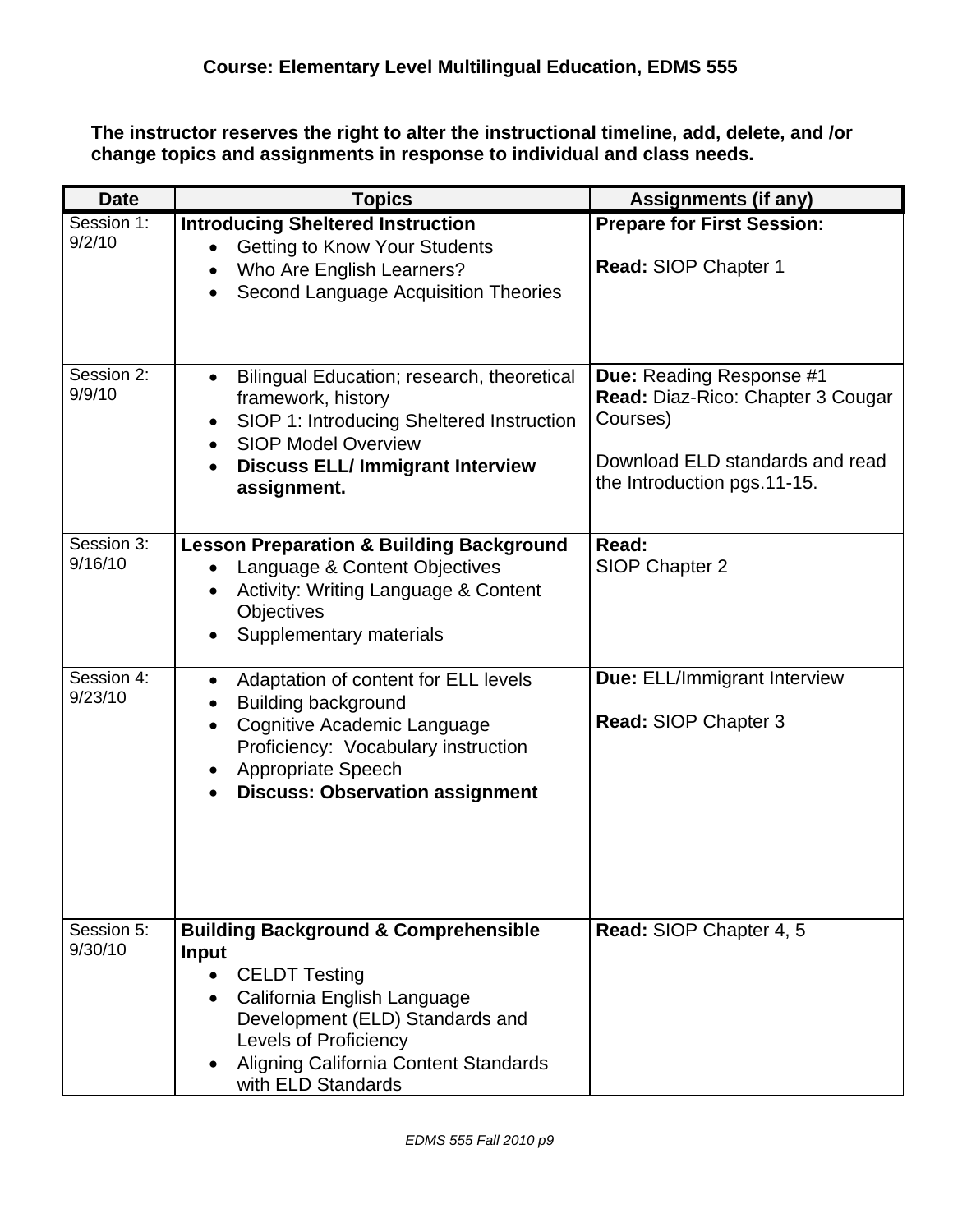| Session 6:<br>10/7/10  | <b>Multi-Cultural Literature Sharing-</b><br>$\bullet$                                                                                                                                                                                        |                                                                                                                               |
|------------------------|-----------------------------------------------------------------------------------------------------------------------------------------------------------------------------------------------------------------------------------------------|-------------------------------------------------------------------------------------------------------------------------------|
| Session 7:<br>10/14/10 | <b>Strategies &amp; Interaction</b><br>Scaffolding<br>Questioning: HOTS, Bloom's Taxonomy<br>$\bullet$<br><b>Grouping Configurations &amp; Wait Time</b>                                                                                      | <b>Due: ELD/ SDAIE Observation</b><br>Read: SIOP Chapter 6                                                                    |
| Session 8<br>10/21/10  | Using the ELD Standards and the CA<br><b>Content Standards to Differentiate</b><br>Instruction<br>Differentiated Instruction in action:<br>models for K-6 classroom                                                                           | Due: Reading Response #2                                                                                                      |
| Session 9:<br>10/28/10 | <b>Practice/Application &amp; Content Area</b><br><b>Instruction</b><br><b>Materials &amp; Manipulatives</b><br>$\bullet$<br>Activities that Integrate Content and<br>Language Knowledge<br>Activities that Integrate Language Skills         | <b>Due: Multicultural Literature</b><br>Annotation (one per group)<br>Read:<br>SIOP Chapter 7                                 |
| Session 10;<br>11/4/10 | The SDAIE Model<br><b>Content Area Application</b>                                                                                                                                                                                            | <b>Read: Diaz Rico Chapter 5 (Cougar)</b><br>Courses)<br><b>Preview: SJ&amp;E Lesson Designs,</b><br><b>TPE 15 Reflection</b> |
| 11/18/10               | Session 11:   Lesson Delivery<br>Teaching to the Objectives<br><b>Student Engagement with Interactive</b><br><b>Strategies</b><br>Pacing                                                                                                      | Read: SIOP Chapter 8<br><b>Due:</b> Reading Response #3                                                                       |
| Session 12<br>12/2/10  | <b>Empowering and Engaging Students, Families,</b><br>and Communities<br><b>Reading Development, GATE, Spec. Ed</b><br><b>Gifted English Language Learners</b><br>$\bullet$<br><b>ELLs with Special Needs</b><br><b>Understanding Poverty</b> | <b>Continue working on SJ&amp;E</b><br><b>Lesson Designs, TPE 15</b><br><b>Reflection</b><br>Read:<br>SIOP Chapter 9          |